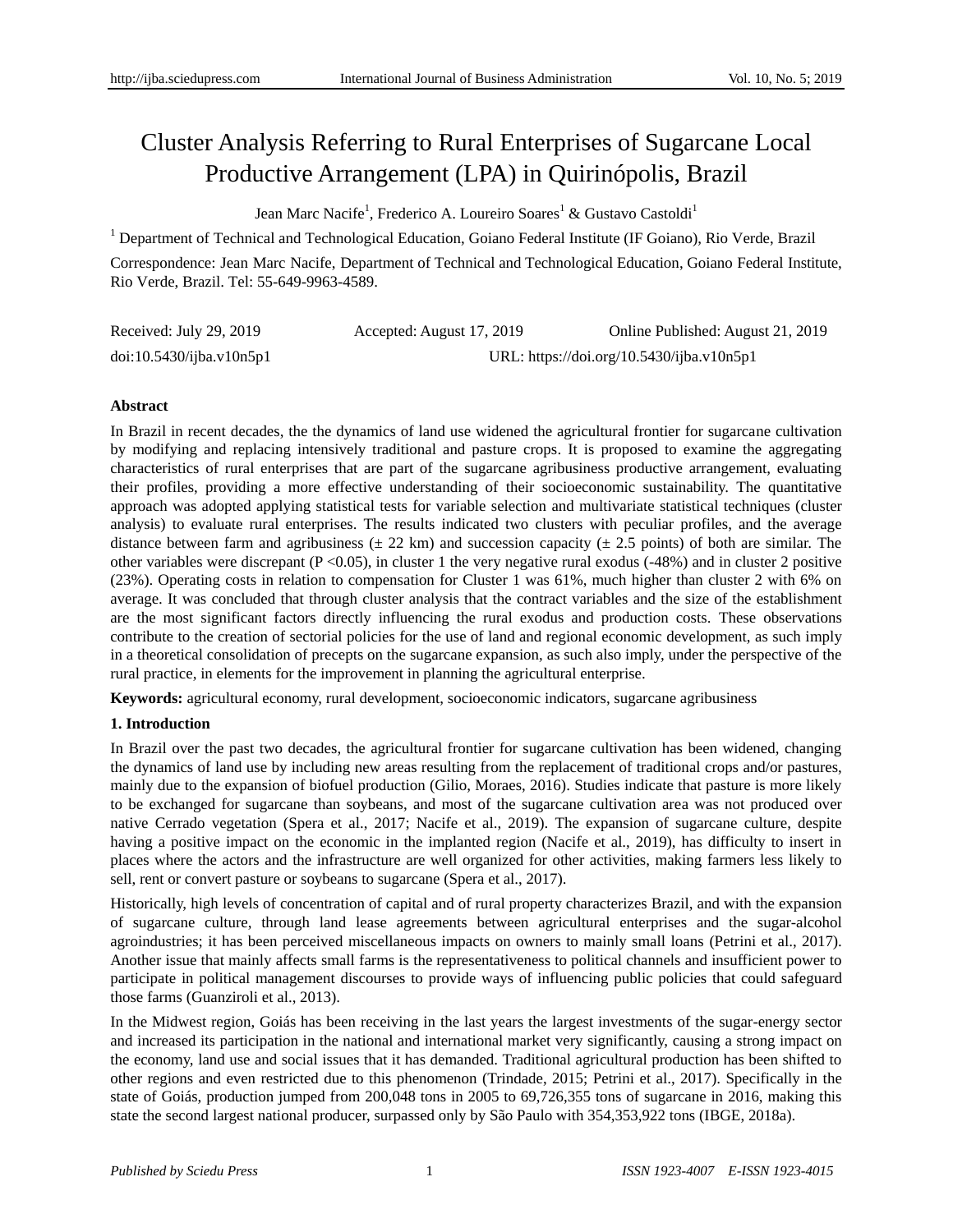Quirinópolis has a singularity that gives it national prominence, as it occupies the first place in the ranking of sugarcane producing cities in Goiás and the second place in Brazil with the production of 7.142.253.25 tons of sugarcane (IBGE, 2018a). The research was originally concentrated directly with the sugarcane-producing agricultural enterprises, with a *locus* geographically restricted to Quirinópolis, located in the southwest of Goiás, which is conceptually configured as a LPA. The conception of LPA for sugarcane in Quirinópolis, Goi  $\hat{\mathbf{a}}$ , comes from the understanding of the dynamics of the groups of actors and the powerlessness of the role they play in the local economy, provoked around innovation and knowledge creation (De Sordi and Meireles, 2012), but also from the theory of regional development, which brings the understanding that Local Productive Arrangements are formed by a set of economic activities that are linked to production, mutual influence, cooperation and learning, and that can be developed in socioeconomic and political territorial agglomerations. (Ribeiro et al., 2013; Justen and Paes-de-Souza, 2017) Such facts are verifiable in the city, besides being characterized by the easy access to the productive inputs such as: sugarcane, specialized labor, the geographic proximity of the political, economic and social agents, as well as of enterprises and other organizations allow the development of economies per cluster (De Sordi and Meireles, 2012; Justen and Paes-de-Souza, 2017).

Despite its economic relevance, studies of the sugarcane production system have lacked the most compelling evidence regarding social impacts. Regional development from sugarcane can negatively influence social vulnerability levels, also influencing the generation of social change processes (Ribeiro, 2013). The government has acted through regulatory frameworks, aiming to reduce the social and environmental impacts from the sugarcane production system, proposing zoning laws, environmental regulations and fostering voluntary workers rights agreements (Duarte et al., 2013). Even with the agricultural expansion, the rural exodus in the last decades has been increasing (IBGE, 2018a), however in regions where the sugarcane production system the number of families in the rural producing area has increased. (Maia et al., 2016) Clearly, the vast majority of studies address issues of economic and environmental sustainability, but social issues still need further study. There are several scientific studies that suggest benefits for the population of regions of expansion of the sugarcane industry in Brazil, citing mainly, the generation of jobs and income (Mangoyana et al., 2013; Ribeiro, 2013).

Plausible as a hypothesis, consider that the factors type of contract with agribusiness and territorial extension of farms influence the socioeconomic variables in sugarcane agribusiness. However, it is not explained at all, it is observed that rural enterprises, for example, may be less likely to lease or convert their production to sugarcane if they are in the midst of other rural soy or pasture establishments with supporting infrastructure to its well-structured and consolidated production (Gilio & Moraes, 2016; Spera et al., 2017). The issue affects both sugarcane agribusiness (Asunción et al., 2016) and penetrating soybean and cattle across the Amazon and Cerrado (Garrett et al., 2013).

It is urgent to emphasize that knowledge about the specific dynamics of rural sector actors is still limited, which may imply difficulties or facilities for sustainable agricultural development depending on the focus. Socioeconomic insecurity and food conditions are also studied to contribute to more effective sectoral policies, effectively supporting food security policies and this bias can contribute to reducing vulnerability to food insecurity (Pervaiz et al., 2017). Thus, a systematic analysis of the current dynamics is required to obtain the necessary information on the possibilities of sustainable agricultural development to compose specific and effective policies (Escobal et al., 2015; Medina et al., 2015). In this sense, new alternative proposals for agricultural development have gained space in the political agendas, providing conditions for the implementation of projects aligned with this recent demand (Franks, 2014). The authors aim to examine, through Cluster Analysis, the aggregating characteristics of rural establishments hired by the sugarcane agroindustries, evaluating them and characterizing the profiles related to the socioeconomic factors that agglutinate them, providing a more effective understanding of agricultural enterprises.

## **2. Method**

The field survey was conducted from June 2018 to February 2019 with the landowners. The studied rural establishments are located in the rural micro-regions of the city of Quirinópolis, geographically positioned by the coordinates: 18º26'52" south and 50º27'07" west, located in the southwest of Goiás and in the south mesoregion of the state (IBGE, 2018b).

## *2.1 Sampling Procedures*

The research universe comprises the 67 existing sugarcane-producing agricultural establishments (IBGE, 2018a), parameter for the sample calculation. The sample adopted the 95% confidence level for data collection and analysis, with a sample error margin of 5%, resulting in a sample of 58 agricultural establishments (Santos, 2016). The research is quantitative, with fieldwork adopting the survey method (Creswell, 2017). In the data collection, printed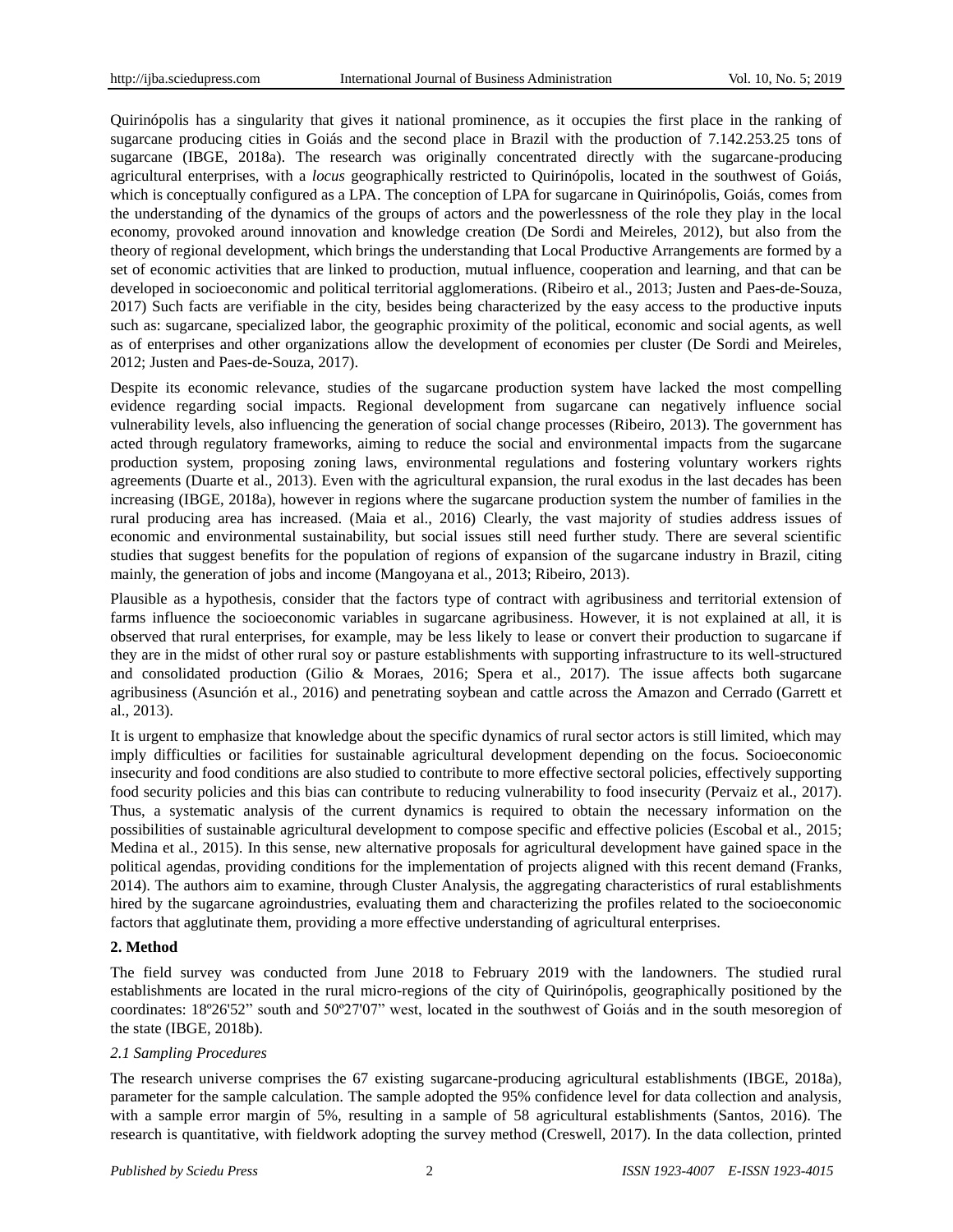questionnaires were used for the interviews, contemplating the research variables (Table 1). The data collection questionnaire was divided into two distinct sections. In the first section, general data were collected on the profiles of landowners and agricultural establishments, and in the second, the conceptions about the research variables from the perspective of social and economical dimensions. In the first phase of the research, the questionnaire was pre-tested in the field to verify inadequacies, inconsistencies and errors in the questions, which allowed correcting ambiguities and other identified non-conformities. The application of the instrument covered 17 micro-regions that compose the local productive arrangement, as follows:



Figure 1. Frequency distribution for the sugarcane LPA microregion where the rural development is located

#### *2.2 Research Procedures*

The steps adopted to analyze the results were: (I) planning and elaboration of the questionnaires; (II) logistic study and data collection in agricultural establishments; (III) data tabulation; (IV) preliminary data analysis, sample adequacy assessment and statistical measures; (V) application of statistical normality tests (Kolmogorov-Smirnov), and Friedman's ANOVA; and (VI) Cluster Analysis concerning variables and data exploration through socioeconomic indicators. (Creswell, 2017) Data exploration and multivariate analysis were performed using the IBM SPSS Statistics 24.0.0.0® and Microsoft Office Excel® applications.

## *2.3 Measurements, Variables and Statistical Analysis*

Some statistical tests were necessary to reach the objectives, requiring tests of statistical significance of the variables. In Table 1, the variables tested and their identification are presented.

| Variable                                          | Equation                                                                            | Description                                                                                                                                                                       |
|---------------------------------------------------|-------------------------------------------------------------------------------------|-----------------------------------------------------------------------------------------------------------------------------------------------------------------------------------|
| Age                                               | $\overline{\mathbf{X}} = \frac{\sum_{i=1}^{N} \overline{\mathbf{X}_i}}{\mathbf{N}}$ | represents the average age of the owners of the agricultural<br>establishments of the sugarcane activity. It contributes to the<br>understanding of the sociodemographic profile. |
| Agroindustry<br><b>Distance</b><br>(AgroDistance) | $=\frac{\sum_{i=1}^{N} \overline{X_i}}{N}$                                          | agriculture and agroindustry (AgroDistance): which measures the<br>distance of the rural property and sugarcane agroindustry, using<br>the kilometer as measure.                  |

| Table 1. List of variables considered for the validation tests and multivariate analysis |  |  |  |
|------------------------------------------------------------------------------------------|--|--|--|
|------------------------------------------------------------------------------------------|--|--|--|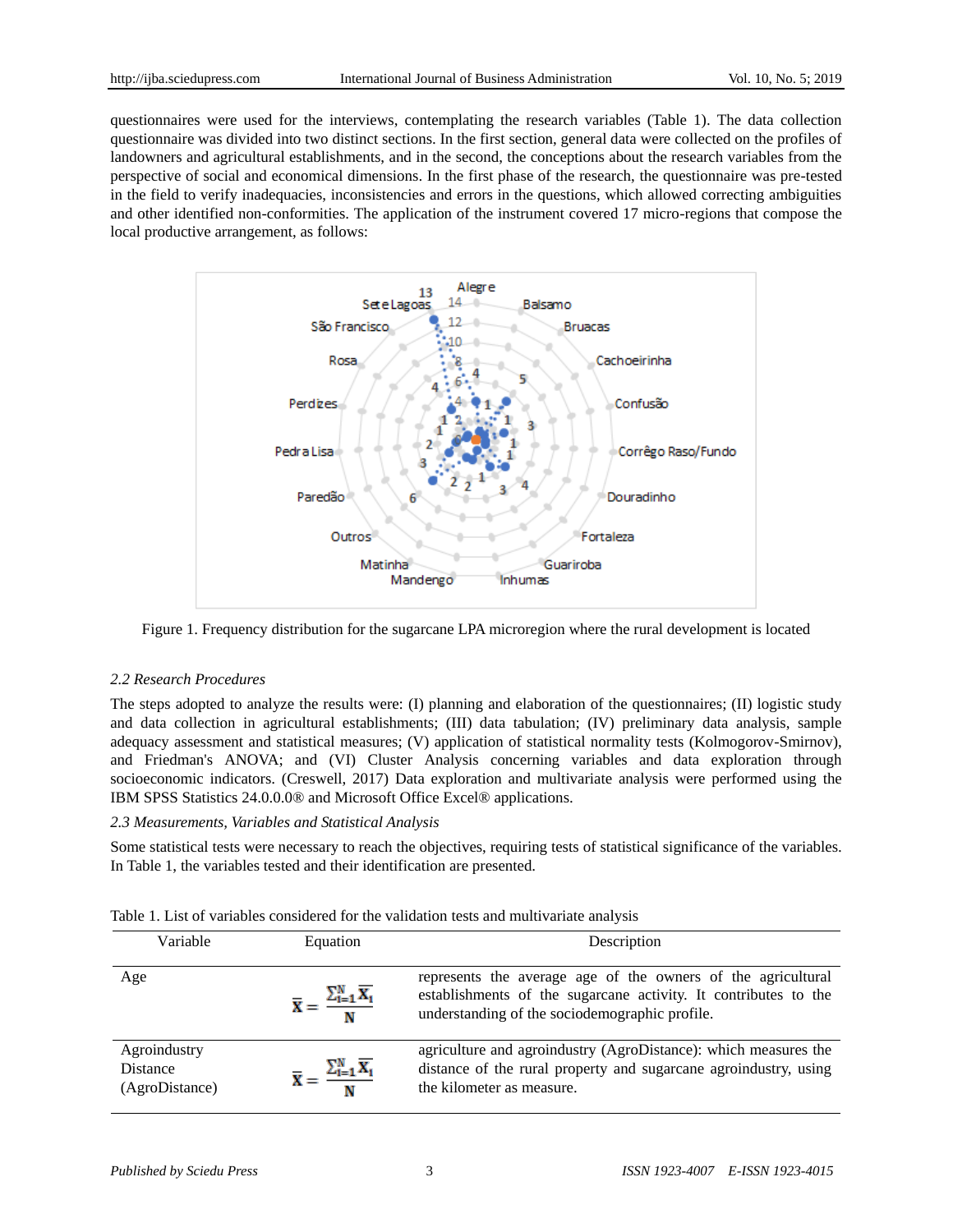| <b>Index Business</b><br>Attractiveness<br>(IBA)     | $\overline{\mathbf{X}} = \frac{\sum_{i=1}^{N} \overline{\mathbf{X}_i}}{\mathbf{X}!}$ | expresses the main reasons for the change in the production<br>system on earth. It consists of the following indicators: liquidity,<br>income guarantee, profitability, production system, health<br>condition, investment need and land appreciation. The Likert<br>scale was used for scoring with values from 0 to 5. |
|------------------------------------------------------|--------------------------------------------------------------------------------------|--------------------------------------------------------------------------------------------------------------------------------------------------------------------------------------------------------------------------------------------------------------------------------------------------------------------------|
| Index Ex ôdus by<br>cane<br>(IEcane)                 | $K_{\text{previous}} - R_{\text{after}}$                                             | measures the number of people who emigrated from agricultural<br>property after the change in the productive system, checking the<br>location of the rural exodus. The index uses a linear rating scale,<br>comprising negative and positive numbers (score).                                                            |
| <b>Index Succession</b><br>Capacity - ISC            | $\overline{\mathbf{X}} = \frac{\sum_{i=1}^{N} \overline{\mathbf{X}_i}}{\mathbf{N}}$  | measures the arithmetic average obtained in the evaluation of the<br>variables: vocation, practical skills and technical training in<br>relation to the successors in the management of agricultural<br>establishments. It uses the Likert rating scale comprising numbers<br>from $1$ to $5$ .                          |
| Schooling                                            | $\overline{\mathbf{X}} = \frac{\sum_{i=1}^{N} \overline{\mathbf{X}_i}}{\mathbf{M}}$  | represents the average of the levels of education levels of the<br>owners of the agricultural establishments of the sugarcane<br>contributes<br>It<br>the<br>understanding<br>of<br>activity.<br>to<br>the<br>sociodemographic profile.                                                                                  |
| Size of<br>Establishment<br>(SizeEstablis)           | $\overline{\mathbf{X}} = \frac{\sum_{i=1}^{N} \overline{\mathbf{X}_i}}{\mathbf{M}}$  | measures the average size of rural properties. In this study were<br>identified establishments in the small, medium, large and small<br>classes, having the hectar (ha) as unit of measure.                                                                                                                              |
| <b>Total Operating</b><br>Costs by cane<br>(TOCcane) |                                                                                      | calculated in relative percentage terms of remuneration. For the<br>$\text{TOC}_{\text{cancel}} = \left[\frac{\text{Cost}}{\text{Remunerat20d}} \frac{\text{purposes}}{\text{m}2018} \text{ sugarcane crop in the establishment.}\right]$                                                                                |
| <b>Type Contract</b><br>(TC)                         | $T\overline{C} = \frac{TC}{N}$                                                       | represents the reason for the impact of the modalities of the types<br>of contracts of agricultural establishments. It contributes to the<br>understanding of cost allocation. Contracts can be for leases or<br>supplies.                                                                                               |

To deepen the profile design of rural establishments based on the variables, the clustering method using the TwoStep Cluster Analysis logarithm with Schwarz Bayesian clustering criterion (BIC) was applied. The equation represents the increase in the group internal error if groups'  $p$  and  $q$  are ungrouped, where  $m$  is the number of vectors in each group, *n* is the number of components of the database vectors and *i* is the index of the vector components.

$$
\Delta E = \frac{m_p \cdot m_q}{m_p + m_q} \cdot \sum_{i=1}^{i=n} (x_{ip} - \bar{x}_{iq})^2
$$
 (1)

#### **3. Results and Discussion**

Statistical normality and hypothesis tests were applied to the variables Type Contract,  $TOC_{cane}$ , ISC, Size of Establishment, Agroindustry Distance, Schooling, Associate, IA, Remuneration, IEcane, Age and IBA, in order to prepare them for Cluster Analysis. Normality was measured, with satisfactory results, noting that two variables under test did not present a normal distribution and were eliminated due to their statistical significance (Age and IBA). The Kolmogorov-Smirnov test applied the variables validated under significance  $(P < 0.05)$  and, additionally, Friedman's ANOVA was applied for hypothesis testing to verify rejection of the null hypothesis, with 95% reliability.

|  |  | Table 2. Test for hypothesis and normal testing |  |  |  |
|--|--|-------------------------------------------------|--|--|--|
|--|--|-------------------------------------------------|--|--|--|

| Description          | Test               | Analysis of Variance of |  |
|----------------------|--------------------|-------------------------|--|
|                      | Kolmogorov-Smirnov | <b>Friedman Factors</b> |  |
| <b>Type Contract</b> | $0.04*$            | 0.00                    |  |
|                      | $0.00\,$           | $0.00\,$                |  |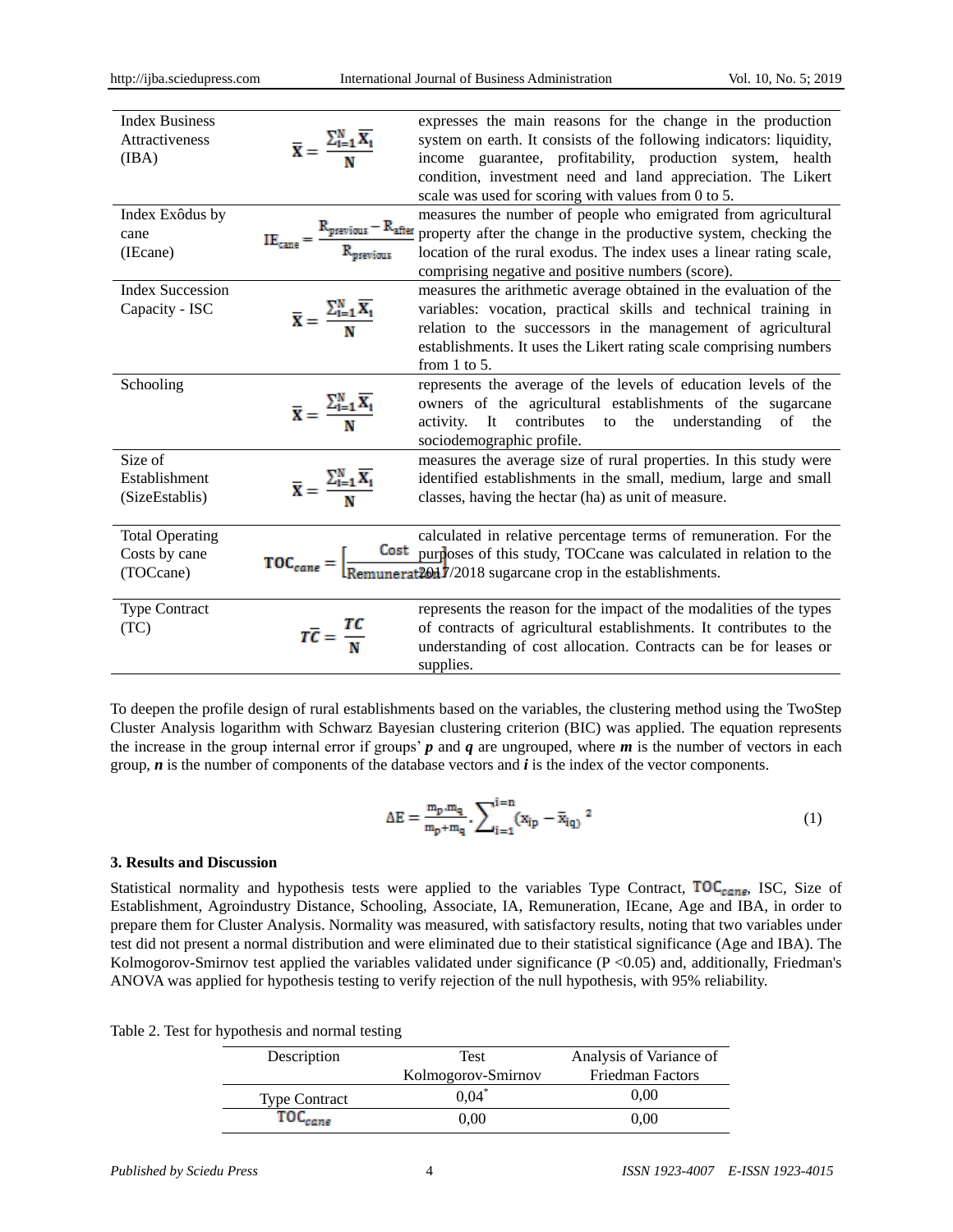http://ijba.sciedupress.com International Journal of Business Administration Vol. 10, No. 5; 2019

| <b>ISC</b>                   | 0.00 | 0.00 |
|------------------------------|------|------|
| Size of Establishment        | 0,00 | 0,00 |
| <b>Agroindustry Distance</b> | 0,00 | 0,00 |
| Schooling                    | 0,00 | 0,00 |
| <b>IEcane</b>                | 0,00 | 0,00 |
| Age                          | 0,20 | 0,00 |
| IBA                          | 0.20 | 0,00 |

Source: Primary data processed, 2018. Note. \*Binominal test of a sample.

Quantitative variables with statistical significance were submitted to descriptive examination to express the general characteristics of rural enterprises of the local sugarcane productive arrangement. Descriptive statistics indicated that the measured standard deviation of the sample measured low values for AgroDistance (14.08), TOCcane (0.30), IEcane (1.15) and ISC (1.66), and high for the size variable of the rural establishment (1.429.46). Calculating standard deviation helps to interpret the level of homogeneity and dispersion of the results in Figure 2.



Figure 2. Descriptive statistics of the characteristics of rural enterprises

In terms of general characteristics in relation to the variables proposed in this study, it was found that the distance between rural enterprises and the sugarcane agribusiness is 22.03 km, consolidating findings from previous studies that assert that the ideal transport logistics for this agribusiness is within 50 km (Gilio & Moraes, 2016; Spera et al., 2017). Regarding operating costs, a very large amplitude is perceived, but its standard deviation is small, indicating homogeneity. This feature is explained by the fact that LPA is basically made up of two types of contracts between rural enterprise and agribusiness, in which it has the composite of similar costs (lessor and supplier), which indicates the near average condensation in the groupings by type of contract. The behavior of the rural exodus variable (-0.19) in the LPA is opposite to the national dynamics verified (IBGE, 2018b). It is understood that the sample is mainly composed of sugarcane supply enterprises, which was found in an earlier study that this type of establishment requires labor in the field causing a negative effect on the exodus indicator (Nacife et al., 2019). The variable that measures the perception of the owners of rural enterprises regarding the qualification of their successors to take on agribusiness obtained an average score, which may infer that in relation to the proposed parameters (vocation, practical skill and technical training) there is no indication of a general condition to undertake the activities, but these data should be better examined for further consideration. The issue involving the territorial size of the farms can be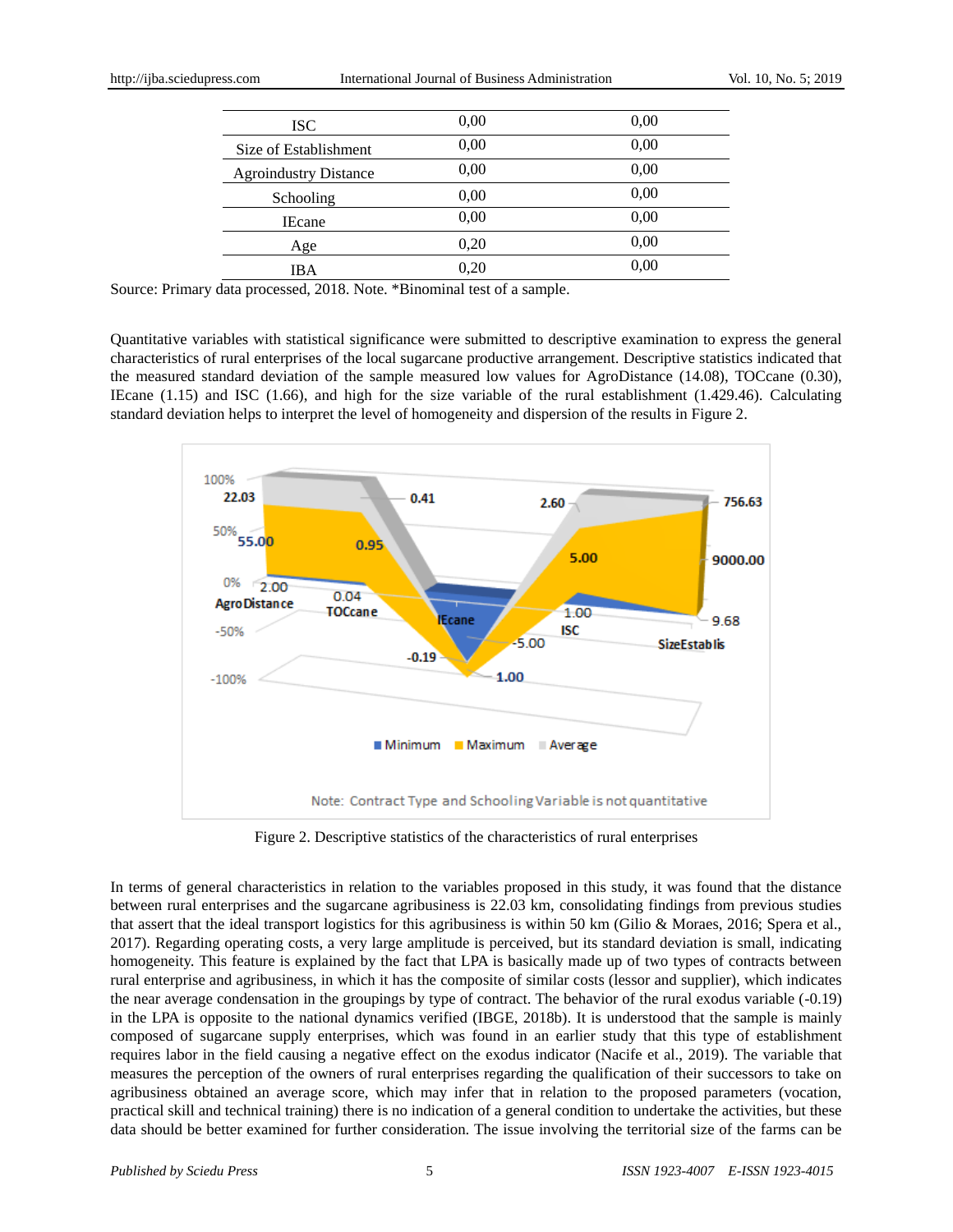inferred (Figure 2) that there is a wide explanatory variability of this variable.

After the preliminary statistical tests, the sugarcane productive system variables were submitted to Cluster Analysis, aiming at the segmentation of the profiles of the rural enterprises and the extraction of information about the research data. Cluster Analysis configured a dendogram with the variable groups from the data fit, modeling so that the most influential factors in each cluster were determined as a result of the combination of their characteristics and similarities. With the intention of verifying the relation between the agricultural establishments, cluster analysis through the TwoStep algorithm combined the input of 7 factors, obtaining a cohesion and separation silhouette of 0.5 and forming 2 clusters.



Figure 3. Agglomeration by profile of socioeconomic indicators of rural enterprises

Cluster 1 is comprised of predominantly sugarcane suppliers (97%), so their average total operating cost in relation to total compensation (61%) is higher than that of cluster 2 (6%), in which predominate farms leases for sugarcane production activity, and because the owner does not perform the productive activity directly, its average total cost in relation to total compensation is low, as it refers only to administrative and tax costs generally. The average size of these rural farms in cluster 1 is 1,046.63 hectares, approximately  $\pm$  3 times larger than the average size of farms in cluster 2 (365.45 ha). Studies show that the gain in production scale is an important factor in the production and trading of commodities, and territorial extension is an important variable for hiring the rural establishments that integrate the sugarcane production system (Nagavarapu 2010; Gilio & Moraes, 2016; Spera et al. 2017). Cluster analysis indicated that the largest farms are the furthest from the agro-industry, but the average distances between the two farms and the sugarcane processing industry are similar  $(\pm 22 \text{ km})$ . Transport logistics is fundamental to the economic sustainability of the sugarcane business (Spera et al., 2017), since the farther distances imply losses in product quality. The most distant rural establishments in this study are 55 km, confirming other correlated studies on this factor, which demonstrate that, for the economic sustainability of the sugarcane activity, it must have a distance of up to ± 50 km to avoid negatively impact on the economic outcome (Roviero, 2014; Egeskog et al., 2016; Spera et al., 2017).

Regarding the social factors studied, it was found that the farms that are part of cluster 1 had a very negative rural exodus index (-48%), an unusual fact, since the Brazilian rural establishments have an inverse trend of this result (IBGE, 2008b). This result is due to the own productive activity developed by the sugarcane supplier farmer, which needs more labor force on the property and, consequently, more people start to live in the field, justifying the exodus indication in these properties to be negative, contrary to what was found in Brazilian farms in general (Nacife et al., 2019). The farms of cluster 2 followed the general trend of Brazilian rural establishments, obtaining a significant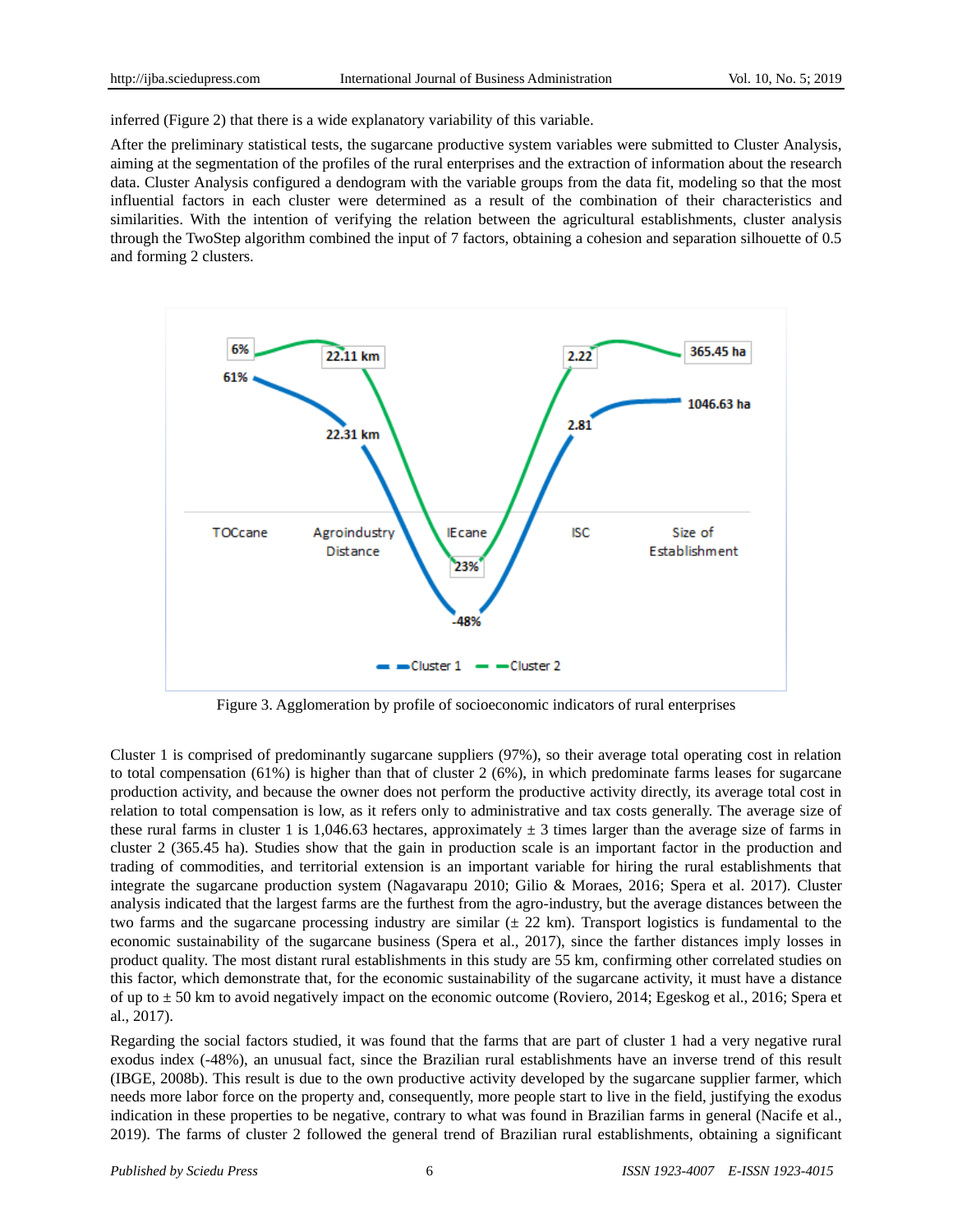exodus indicator (23%), which is explained by the reduction in the number of people living in the rural property after being handed over to the agro-industry. sugarcane production. The landowner and the rural workers with their families often leave the land because they no longer worked in that area, as the labor force that will be employed on the farm will be from the agribusiness (Nacife et al., 2019). The ISC is an indicator that measures the level of qualification of the successors of the studied farms, where the following values were obtained by the successors: cluster 1 was 2.81 and cluster 2 was 2.22 (rating scale between 1 and 5). The scores obtained in both clusters can be considered average, and reflecting that this indicator reports the variables vocation, practical skill and technical knowledge for rural activities, it is clear that successors are not yet able to take over the rural business. A major provocation existing in rural enterprises today refers to the training of successors, as they need to develop skills for agricultural practices and knowledge of agribusiness management (Burton & Fischer, 2015; Morais et al., 2017).

The information extracted with the characterization of clusters contribute to the formation and reflection on the policies for the use and management of land currently in force in Brazil, once it enables to understand the dynamics of the regional development of municipalities where sugarcane is currently under implementation or expansion stages. In Goiás, the production system related to Sugarcane APLs has advanced in comparison to other agroindustry complexes, increasing the production competition in grains, cattle farming and savanna areas (Abdala & Riberio, 2011), in especial the Goiás Southwest, where the APL in Quirinópolis is located, became one of the main Brazilian agricultural areas, structured in the creation of major agroindustry complexes, creating APLs for agricultural production that cover since the production of raw-material, processing and logistics, until delivery to the consumer market, and has as one of the decision points the choice of the type of contract and its consequences (Abdala  $\&$ Ribeiro, 2011; Pereira Trindade, 2018). In this environment, logistics matters are important as those demonstrated in the characterization of Cluster 1 and 2, due to the intense growth and competition to establish the most suitable infrastructure with reduced costs (Strelecek et al., 2011).

Recent studies have demonstrated the advance of the sugarcane production system in areas that cause the conversion to agriculture, pasture and remaining of vegetation in the search for better soil and greatly in smaller farms, as those characterized in Cluster 2 (Castro et al., 2010; Gilio & Moraes, 2016; Spera et al., 2017). Thus, it is doubtful to perform the official conception of the policies for the use of land, with the inclusion of biofuel to the Agroenergy National Plan (PNA), for sugarcane to advance over pasture areas, mainly degraded areas, preserving food producing land and the Savanna area (Sauer & Pietrafesa, 2012).

Even considering the PNA, which aims to alter the use of land primarily on degraded pasture, the advance of the sugarcane culture and respective APL is noticeable, in a continuous manner over lands with agriculture, in this case with the production of grains, contradicting the agroenergy public policies, confirming the contribution that the analysis of sugarcane clusters can bring (Barbalho et al., 2013). The effects of the expansion caused by the Sugarcane APL production system are so expressive, that allow to conclude that in the Southwest Goiás such are in disagreement with the environmental directives of the Agroenergy National Plan (Pereira Trindade, 2018). This research was performed directly with an agent of the production chain, supplier of raw-materials, allowing for in-depth knowledge of its necessities and challenges, and consequently, an interference factor in the creation and update of land use policies.

But the data also contribute directly in the construction of the rural planning for rural establishments in a *stricto sensu* manner, once it allows to discuss the best conditions for the establishment of logistics, cost formation, capacitation of successors, dimensioning of the productive area and respective effects in the rural exodus. Johansen & Chandler (2015), suggest that the literature on rural planning may direct the focus of power assessment, instead of those who have power, rather to those that don´t have, which participation shall the successors have in this process, once such require a more specific preparation, once the results per cluster were not satisfactory (Cluster 1 with 2.81 points and Cluster 2 with 2.22). But the role of planning within a regional development perspective shall consider the APL Stakeholders, role that the rural enterprise assumes in a very relevant manner for the success of several agents (Kerselaers et at., 2013). These observations contribute to the creation of sectoral policies for the use of land and regional economic development, as imply in a theoretical consolidation of precepts on the expansion of sugarcane, as also imply under the perspective of rural practice in elements for the improvement of planning of the agricultural enterprise within the perspective of regional development.

It is concluded that through cluster analysis that the type of contract variable and the size of the establishment are the most significant factors that influence the rural exodus index and the composition of operating costs in the sugarcane LPA in Quirin ópolis.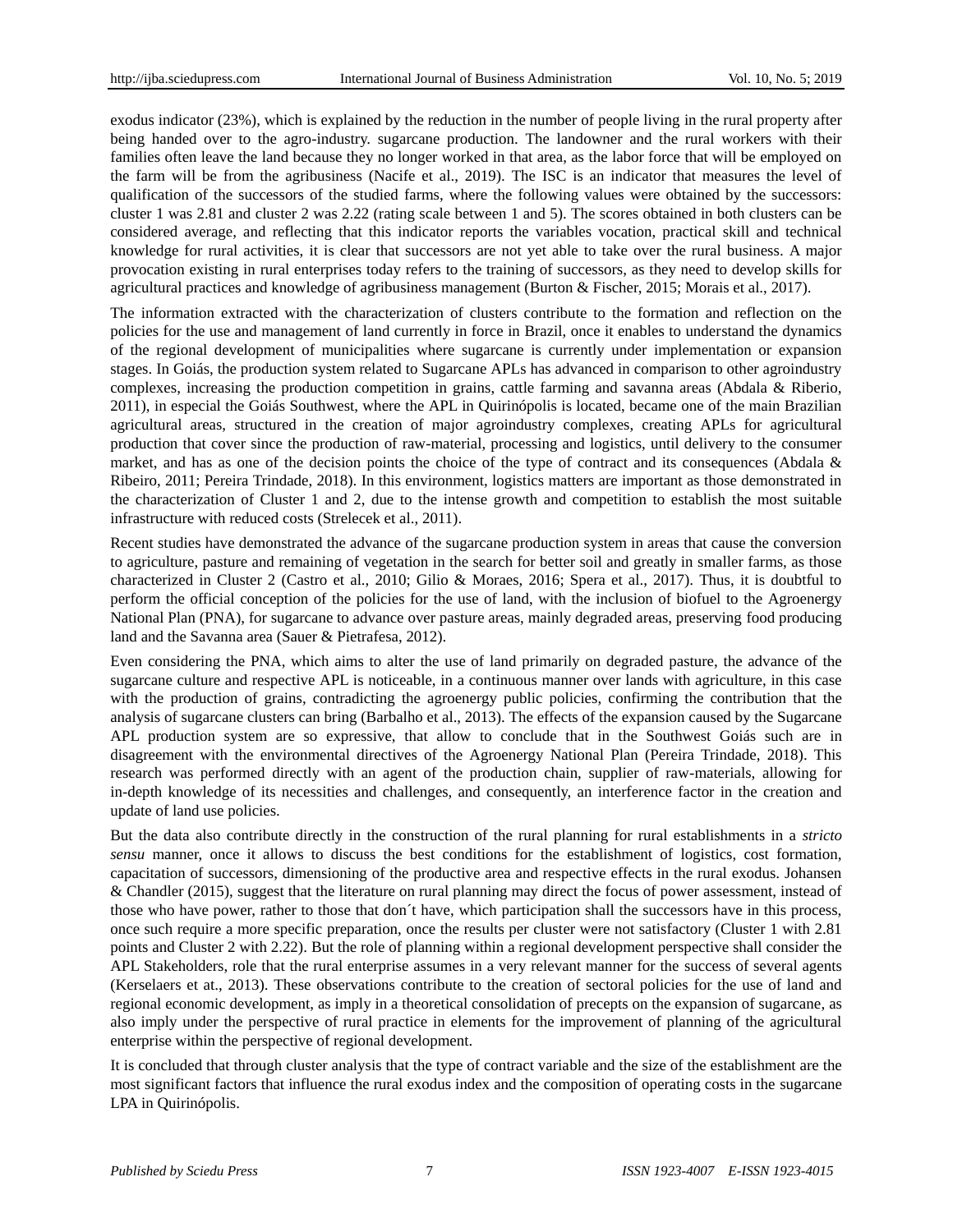#### **Acknowledgements**

This research was supported by the Goiás Sugarcane Suppliers Association (APROCANA – Associação dos Fornecedores de Cana Goiás), Departments of Agriculture and Environment, Industry and Commerce and Tourism of the Quirinópolis City Hall, Faculdade Quirinópolis and led by the Graduate Program in Agricultural Sciences of the Goiano Federal Institute (IF GOIANO – Instituto Federal Goiano), Campus Rio Verde. We especially thank the institutional support of the Goiano Federal Institute (IF GOIANO), Campus Rio Verde. The opinions expressed in this article do not necessarily reflect the opinions of our supporters or partners.

### **References**

- Abdala, K. O., Ribeiro, F. L. (2011). Análise dos impactos da competição pelo uso do solo no estado de Goiás durante o período 2000 a 2009 provenientes da expansão do complexo sucroalcooleiro. *Revista Brasileira de Economia*, *Rio de Janeiro, 65*(4), 373-400.
- Assunção, J., Pietracci, B., & Souza, P. (2016). Fueling development: sugarcane expansion impacts in Brazil. *Climate Policy Initiative*. Retrieved 30 Sept. 2016, from <https://climatepolicyinitiative.org/publication/sugarcanes-role-fueling-economy/>
- Barbalho, M. G. S., Silva, A. A., & Castro, S. S. (2013). A expansão da área de cultivo da cana-de-açúcar na região sul do estado de Goiás de 2001 a 2011. *Revista Brasileira de Ciências Ambientais, Rio de Janeiro, 29*, 98-110.
- Burton, R. J. F., & Fischer, H. (2015). European Society for Rural Sociology. *Sociologia Ruralis, 55*(2). https://doi.org.10.1111/soru.12080
- Castro, S. S. *et al.* (2010). A Expansão da Cana-de-açúcar no Cerrado e no Estado de Goiás: elementos para uma análise espacial do processo. *Boletim Goiano de Geografia, Goiânia, 30*(1), 171-191.
- Creswell, J. W. (2017). *Research Design: Qualitative, Quantitative, and Mixed Methods Approaches*. SAGE Publicat.
- De Sordi, J. O., & Meireles, M. (2012). Arranjo produtivo local ou aglomerado de empresas? Distinção por atributos associados à temática transferência de informação. *Revista de Administração Pública, 46*(3). https://doi.org/10.1590/S0034-76122012000300008
- Duarte, C. G., Gaudreau, K., Gibson, R. B., & Malheiros, T. F. (2013). Sustainability assessment of sugarcane-ethanol production in Brazil: A case study of a sugarcane mill in São Paulo state. *Ecological Indicators, 30,* 119-129*.* https://doi.org/10.1016/j.ecolind.2013.02.011
- Egeskog, A., Barretto, A., Berndes, G., Sparovek, G., Freitas, F., Holmén, M., & Torén, J. (2016). Actions and opinions of Brazilian farmers who shift to sugarcane-an interview-based assessment with discussion of implications for land-use change. *Land Use Policy*, *57*, 594-604. https://doi.org/10.1016/j.landusepol.2016.06.022
- Escobal, J., Favareto, A., Aguirre, F., & Ponce, C. (2015). Linkage to dynamic markets and rural territorial development in Latin America. *Word Development*, *73,* 44-55. https://doi.org/10.1016/j.worlddev.2014.09.017
- Franks, J. R. (2014). Sustainable intensification: A UK perspective. *Food Policy, 47,* 71-80. https://doi.org/10.1016/j.foodpol.2014.04.007
- Garrett, R. D., Lambin, E. F., & Naylor, R. L. (2013). The new economic geography of land use change: supply chain configurations and land use in the Brazilian Amazon*. Land Use Policy, 34,* 265-275. https://doi.org/10.1016/j.landusepol.2013.03.011
- Gilio, L., & Moraes, M. A. F. D. (2016). Sugarcane industry's socioeconomic impact in São Paulo, Brazil: a spatial dynamic panel approach. *Energy Economic, 58,* 27-37. https://doi.org/10.1016/j.eneco.2016.06.005
- Guanziroli, C., Buainain, A., & Sabbato, A. (2013). Family farming in Brazil: Evolution between the 1996 and 2006 agricultural censuses. *Journal Peasant Studies, 40*(50), 817-843. https://doi.org/10.1080/03066150.2013.857179
- IBGE Instituto Brasileiro de Geografia e Estatística. (2018a). *Censo Agropecuário - Resultados preliminares, 2017*. Retrieved 30 Sept. 2018, from https://sidra.ibge.gov.br/
- IBGE Instituto Brasileiro de Geografia e Estatística. (2018b). *Cidades*. Retrieved 30 Jan. 2018, from http://cidades.ibge.gov.br/xtras/home.php
- Johansen, P. H., & Chandler, T. L. (2015). Mechanisms of power in participatory rural planning. *Journal of Rural Studies, 40*, 12-20. http:// doi.org/10.1016/j.jrurstud.2015.05.006 0743-0167/